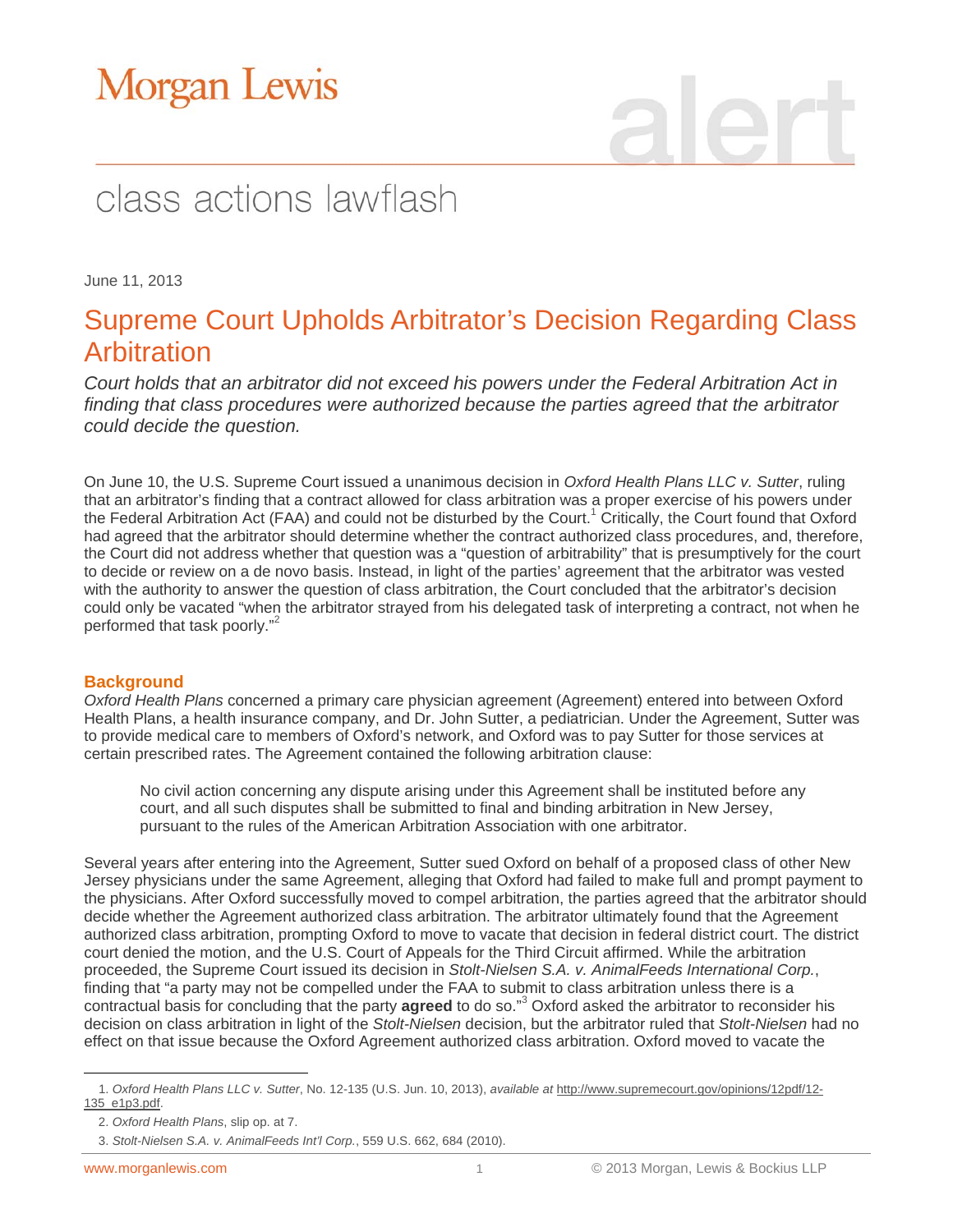decision, which the district court denied, and the Third Circuit affirmed.

#### **Summary of the Court's Holding**

The Supreme Court affirmed the decisions of the lower courts, finding that the arbitrator did not "exceed his powers" under section 10(a)(4) of the FAA when deciding that the Agreement allowed for class arbitration. Oxford pointed to the Court's decision in *Stolt-Nielsen* to argue that the arbitrator had exceeded his authority by imposing class arbitration where no sufficient contractual basis existed. The Court noted, however, that the arbitrator in *Stolt-Nielsen* had exceeded his authority by **inferring** an agreement to arbitrate on a classwide basis despite the parties' "unusual stipulation" that they had never reached an agreement on class arbitration. By contrast, no such stipulation was present in *Oxford Health Plans*, and the arbitrator **interpreted** the parties' agreement in concluding that the Agreement authorized class arbitration.

Given the concession that the issue of the availability of class arbitration was for the arbitrator, the Court found that the arbitrator's decision could only be disturbed if he exceeded his powers. The Court found that the arbitrator did not exceed his powers, even if he was incorrect in his interpretation of the contract. Justice Elena Kagan wrote for the unanimous Court:

As we have held before, we hold again: "It is the arbitrator's construction [of the contract] which was bargained for; and so far as the arbitrator's decision concerns construction of the contract, the courts have no business overruling him because their interpretation of the contract is different from his."  $\ldots$  The arbitrator's construction holds, however good, bad, or ugly.<sup>4</sup>

Justice Samuel Alito, joined by Justice Clarence Thomas, issued a concurring opinion and stated that, were the Court permitted to reach the issue, "we would have little trouble concluding that [the arbitrator] improperly inferred '[a]n implicit agreement to authorize class-action arbitration . . . from the fact of the parties' agreement to arbitrate."

#### **Conclusion**

The critical question of whether the availability of class arbitration is a "question of arbitrability" that is presumptively for a court to decide remains unresolved by the Supreme Court's decision in *Oxford Health Plans*. As a result, parties considering moving to compel class actions to individual arbitration should be mindful of the applicable circuit court authority on that question and should be careful in deciding whether to concede that the availability of class arbitration is a question for the arbitrator. In addition, parties drafting arbitration agreements should expressly address the availability of class, collective, and representative arbitration, thereby avoiding the court or arbitrator attempting to divine the parties' intent.

#### **Contacts**

If you have any questions or would like more information on the issues discussed in this LawFlash, please contact any of the following Morgan Lewis attorneys:

#### **Boston**

 $\overline{a}$ 

| Lisa Stephanian Burton                                                  | Labor & Employment                             | 617.341.7725                                 | lburton@morganlewis.com                                                            |
|-------------------------------------------------------------------------|------------------------------------------------|----------------------------------------------|------------------------------------------------------------------------------------|
| Todd S. Holbrook                                                        | Litigation                                     | 617.341.7888                                 | tholbrook@morganlewis.com                                                          |
| Chicago<br>Sari M. Alamuddin<br>Kenneth M. Kliebard<br>Scott T. Schutte | Labor & Employment<br>Litigation<br>Litigation | 312.324.1158<br>312.324.1774<br>312.324.1773 | salamuddin@morganlewis.com<br>kkliebard@morganlewis.com<br>schutte@morganlewis.com |

<sup>4.</sup> *Oxford Health Plans*, slip op. at 8 (quoting *United Steelworkers of Am. v. Enter. Wheel & Car Corp.*, 363 U.S. 593, 599 (1960)). 5. *Id.* at 1 (Alito, J., concurring) (quoting *Stolt-Nielsen*, 559 U.S. at 685) (first alteration added).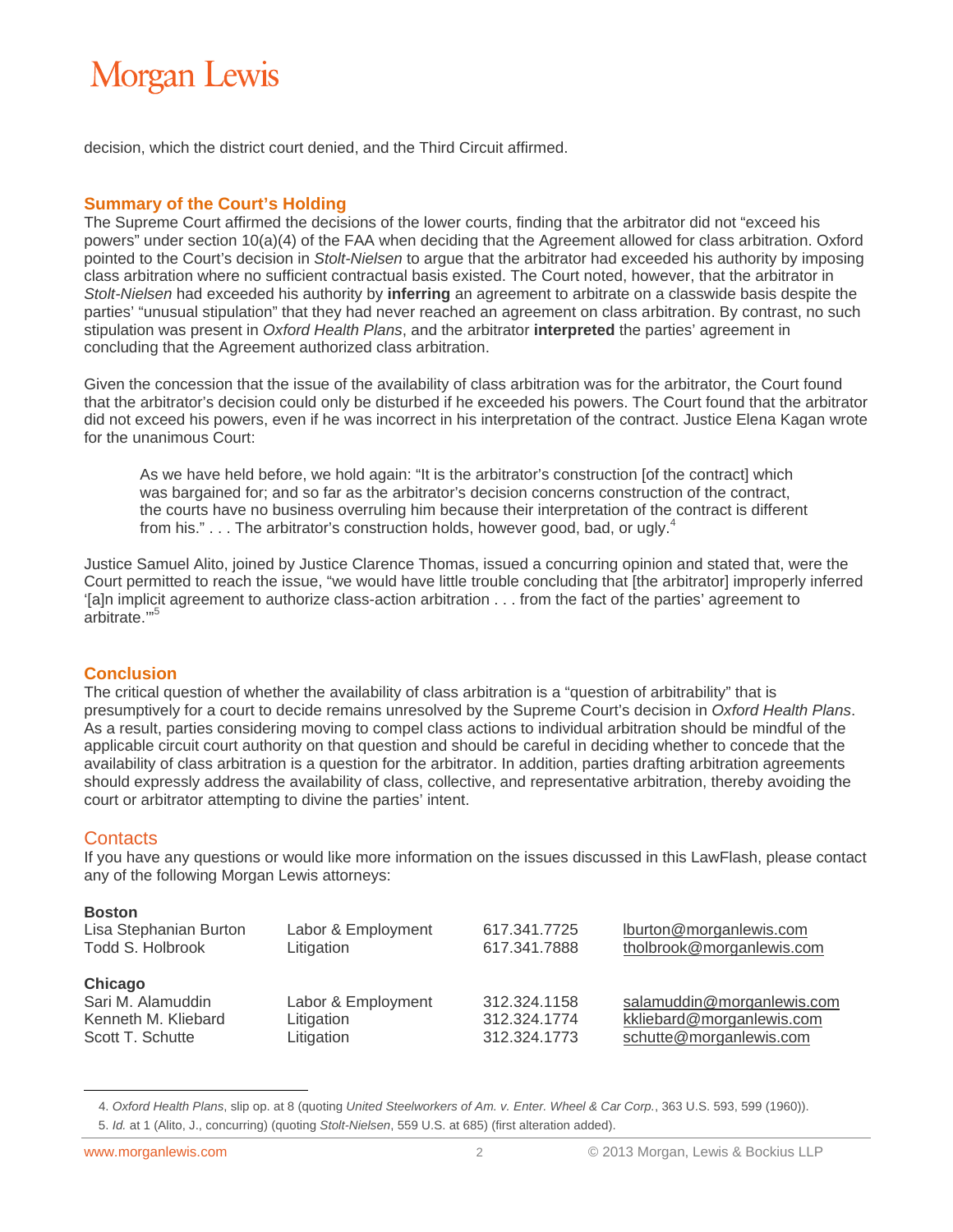| <b>Dallas</b><br>Allyson N. Ho<br>Ronald E. Manthey                                                                     | Litigation<br>Labor & Employment                                                   | 214.466.4180<br>214.466.4111                                                 | aho@morganlewis.com<br>ron.manthey@morganlewis.com                                                                                  |
|-------------------------------------------------------------------------------------------------------------------------|------------------------------------------------------------------------------------|------------------------------------------------------------------------------|-------------------------------------------------------------------------------------------------------------------------------------|
| <b>Houston</b><br>Nancy L. Patterson<br>Hugh E. Tanner                                                                  | Labor & Employment<br>Litigation                                                   | 713.890.5195<br>713.890.5180                                                 | npatterson@morganlewis.com<br>htanner@morganlewis.com                                                                               |
| <b>Irvine</b><br>Anne M. Brafford<br>Barbara J. Miller                                                                  | Labor & Employment<br>Labor & Employment                                           | 949.399.7117<br>949.399.7107                                                 | abrafford@morganlewis.com<br>barbara.miller@morganlewis.com                                                                         |
| <b>Los Angeles</b><br>John S. Battenfeld<br>Joseph Duffy<br>George A. Stohner                                           | Labor & Employment<br>Litigation<br>Labor & Employment                             | 213.612.1018<br>213.612.7378<br>213.612.1015                                 | jbattenfeld@morganlewis.com<br>jduffy@morganlewis.com<br>gstohner@morganlewis.com                                                   |
| Miami<br>Anne Marie Estevez<br>Mark E. Zelek                                                                            | Labor & Employment<br>Labor & Employment                                           | 305.415.3330<br>305.415.3303                                                 | aestevez@morganlewis.com<br>mzelek@morganlewis.com                                                                                  |
| <b>New York</b><br>Christopher A. Parlo<br>Samuel S. Shaulson<br>John M. Vassos                                         | Labor & Employment<br>Labor & Employment<br>Litigation                             | 212.309.6062<br>212.309.6718<br>212.309.6158                                 | cparlo@morganlewis.com<br>sshaulson@morganlewis.com<br>jvassos@morganlewis.com                                                      |
| Palo Alto<br>Melinda S. Riechert                                                                                        | Labor & Employment                                                                 | 650.843.7530                                                                 | mriechert@morganlewis.com                                                                                                           |
| Philadelphia<br>J. Gordon Cooney, Jr.<br>Paul C. Evans<br>Kristofor T. Henning<br>Timothy D. Katsiff<br>Michael J. Puma | Litigation<br>Labor & Employment<br>Litigation<br>Litigation<br>Labor & Employment | 215.963.4806<br>215.963.5431<br>215.963.5882<br>215.963.4857<br>215.963.5305 | jgcooney@morganlewis.com<br>pevans@morganlewis.com<br>khenning@morganlewis.com<br>tkatsiff@morganlewis.com<br>mpuma@morganlewis.com |
| <b>Princeton</b><br>Thomas A. Linthorst                                                                                 | Labor & Employment                                                                 | 609.919.6642                                                                 | tlinthorst@morganlewis.com                                                                                                          |
| <b>San Francisco</b><br>Rebecca "Becky" Eisen<br><b>Molly Moriarty Lane</b><br>Diane L. Webb                            | Labor & Employment<br>Litigation<br>Litigation                                     | 415.442.1328<br>415.442.1333<br>415.442.1353                                 | reisen@morganlewis.com<br>mlane@morganlewis.com<br>dwebb@morganlewis.com                                                            |
| Washington, D.C.<br>Patrick D. Conner<br>J. Clayton Everett, Jr.<br>Grace E. Speights<br>Joyce E. Taber                 | Litigation<br>Litigation<br>Labor & Employment<br>Labor & Employment               | 202.739.5594<br>202.739.5860<br>202.739.5189<br>202.739.5148                 | pconner@morganlewis.com<br>jeverett@morganlewis.com<br>gspeights@morganlewis.com<br>jtaber@morganlewis.com                          |

#### About Morgan, Lewis & Bockius LLP

With 24 offices across the United States, Europe, and Asia, Morgan Lewis provides comprehensive litigation, corporate, transactional, regulatory, intellectual property, and labor and employment legal services to clients of all sizes—from globally established industry leaders to just-conceived start-ups. Our international team of lawyers, patent agents, benefits advisers, regulatory scientists, and other specialists—more than 1,600 legal professionals